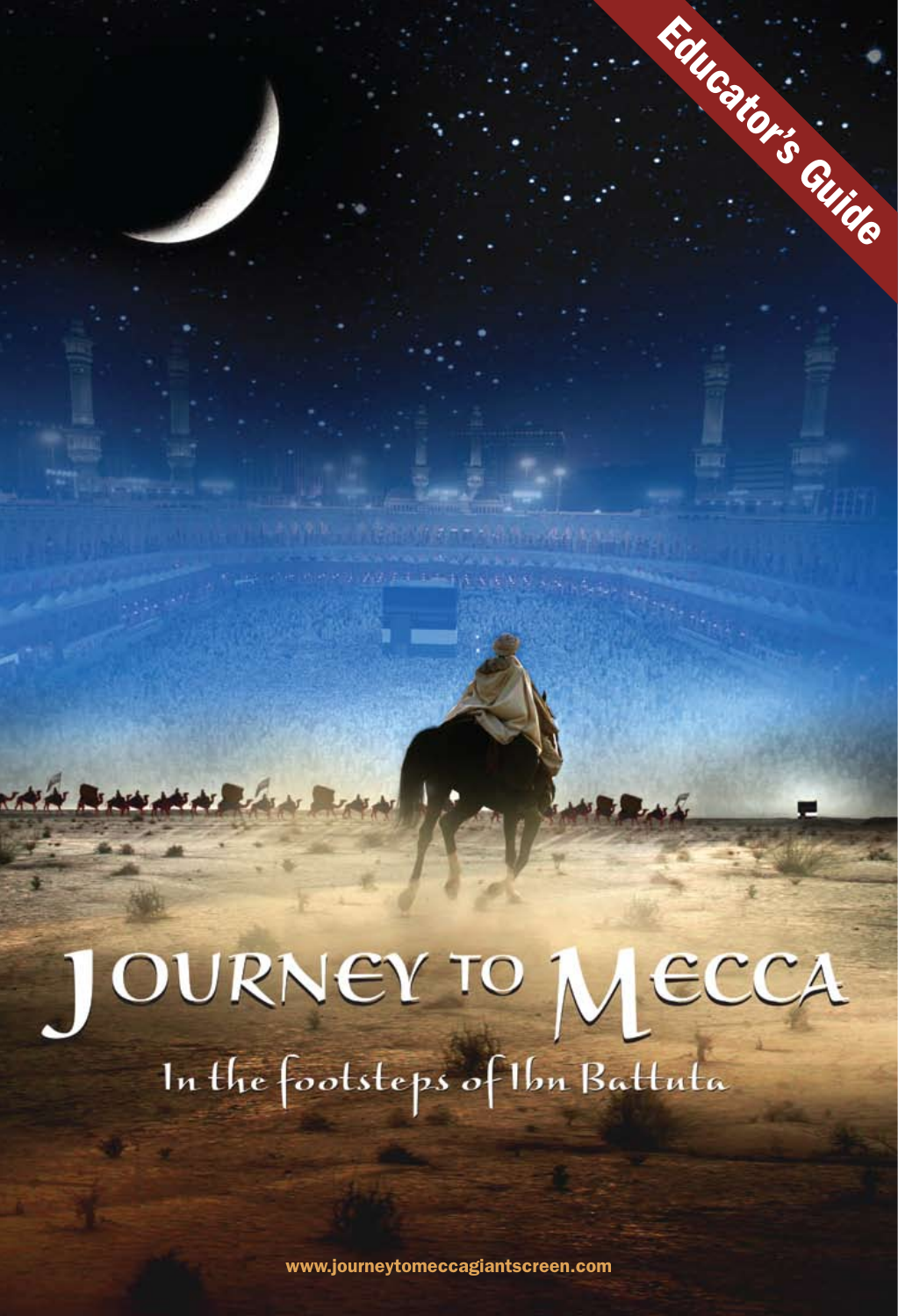### Journey to Mecca: In the footsteps of Ibn Battuta

Ibn Battuta is considered one of the world's greatest travelers. During the 14th century, he traveled an estimated 75,000 miles across most of the Eastern Hemisphere, three times farther than Marco Polo, in search of knowledge and for the love of travel. In today's world, this encompasses over 40 countries. To share the learning and research so highly valued by Islamic culture, the Sultan of Morocco, Abu Inan Faris, wanted Ibn Battuta's worldwide travels recorded and published when he returned home to Morocco after almost 30 years. Ibn Juzayy, a Moroccan Court Secretary, was appointed to write down Ibn Battuta's reminiscences. His travel journal, *The Rihla* (formally titled *A Gift to the Observers Concerning the Curiosities of the Cities and the Marvels* 

I set out alone, having neither fellow-traveler in whose companionship I might find cheer, nor Caravan whose party I might join, but swayed by an overmastering impulse within me and a desire long-cherished in my bosom. —Ibn Battuta, 1355 C.E. *Encountered in Travels*), documents this enormous achievement and is the inspiration for the film. Ibn Battuta's journey gives us a first-hand account of life in the 14th-century Muslim world, while offering a glimpse of the world through the perspective of an educated "cosmopolitan." The original book, handwritten in Arabic, can be viewed today at the National Library in Paris.

The early 14th century was a favorable time for a Muslim traveler. It was nearing the end of the Golden Age of Islam, one of the great explosions of scientific and cultural achievement in world history. Enormous opportunities for long-distance travel began to exist in the 13th century after the Mongols and other nomadic groups established

large, stable empires in Eurasia that facilitated travel, trade and cultural exchange. The expanding world of Islam, or *Dar al-Islam*, was an extension of these earlier political and cultural structures and made travel on this scale possible for almost the first time in world history. Caravans and sea lanes created transportation and communication networks that stretched across the Eastern Hemisphere. Afroeurasian towns and cities were regularly visited by merchants, traders, diplomats, doctors, artists, craftsmen, scholars and pilgrims carrying goods and ideas. All of this facilitated the exchange of goods and ideas on a scale not seen previously in world history. Unlike today, when your affiliation is with your country of origin, Ibn Battuta was a citizen of the Dar al-Islam. Ibn Battuta saw this world almost in its entirety. Just about everywhere he traveled, he found others who shared his culture, languages, faith or values. As an educated man with legal expertise, he enjoyed hospitality, companionship and offers of employment throughout the Islamic world. This interconnected world not only included Muslims but also Christians, Jews, Buddhists and Hindus. Indeed, Ibn Battuta was far ahead of his time; he was a true global citizen.

Journey to Mecca dramatizes the 5,000-mile journey Ibn Battuta made in 1325 and 1326 from his hometown of Tangier, Morocco, to reach Mecca, in what is now the Kingdom of Saudi Arabia, to perform

the Hajj. During this perilous and awe-inspiring 18-month pilgrimage, he encountered numerous obstacles as he was attacked by bandits, dehydrated by thirst, rescued by Bedouins and forced to retrace his route due to war along the Red Sea. Joining the legendary Damascus Caravan with thousands of pilgrims bound for Mecca, he completed the final leg of what would be his first of six journeys to Mecca. When he arrived in Mecca he was a man transformed. The film invites us to experience the Hajj as Ibn Battuta did over 700 years ago and then transitions to the Hajj as it is performed today. *Journey to Mecca* marks the first time an IMAX camera has captured an aerial view of the Hajj and been admitted to the most sacred sanctuary of Islam — the Grand Mosque in Mecca.

"The genesis of the film was to tell the remarkable story of Ibn Battuta, promote a better understanding of Islam in the West, and to present the heart of Islam to the Muslim world." The Producers of *Journey to Mecca*

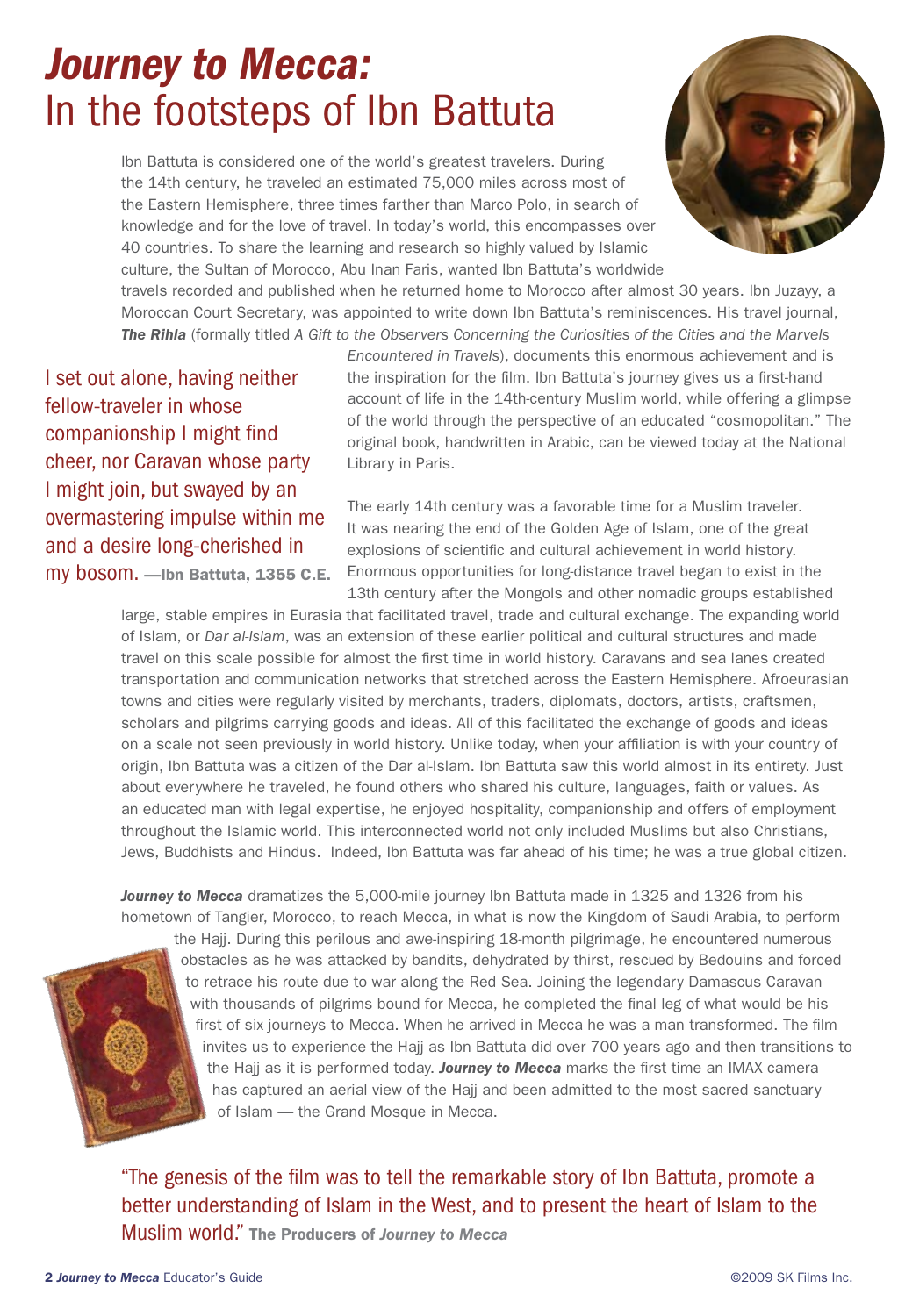### **Suggested Pre- and Post-Visit Questions**



BEFORE VIEWING

#### Background on the Film:

- The film is a dramatized representation of what is recorded in *The Rihla*, which itself is a collection of Ibn Battuta's reminiscences.
- The Highwayman is a character created to represent a variety of people Ibn Battuta would have encountered on his travels. For literary purposes, they are bundled into one person.
- The footage will sometimes shift between the modern Hajj and Ibn Battuta's Hajj; students should look for visual clues to tell the time period, and note the differences and similarities.
- **Journey to Mecca** is a Cosmic Picture/SK Films Production and is presented by the King Abdulaziz Public Library and the King Faisal Center for Research and Islamic Studies.

#### Who was Ibn Battuta?

- What did he do?
- How do we know about him?
- What is **The Rihla**?
- What do you think Ibn Battuta must have been like to have traveled so far, for so long, by himself?
- Predict and explain, in words or pictures, what you think you will see in the film.
- . Why do you think Ibn Battuta said, "I believe those braving the greatest risk receive the greatest reward"? Do you agree? Why?

#### Why Travel?

- Why are travelers important? What role do they play in society?
- How do travelers spread ideas and knowledge?
- To be a good source of information, what skills must a traveler possess?
- How did Ibn Battuta travel to Mecca in 1325?
- Where else did Ibn Battuta travel in Afroeurasia?
- Through what kinds of environments did he travel?
- . What difficulties did he face?

#### What are the Five Pillars of Islam?

- What is the Hajj?
- What happens during the Hajj?
- What other pilgrimages exist?

AFTER VIEWING Think Critically about the Film



#### Critical Thinking Probe for Students

- Now that you have seen the film, why do you think Ibn Battuta said, "I believe those braving the greatest risk receive the greatest reward"?
- Do you think he did "brave the greatest risk"? What rewards did he receive for his travels?
- Reread the predictions and explanations you made about Ibn Battuta and about his travels before viewing the film. How did the film SUPPORT, EXTEND OR CHALLENGE your ideas about Islam, the 14th century and/or a traveler such as Ibn Battuta?

#### Geography: People and Places of Travel

- What surprised you about the physical environments you saw in the film?
- What resources, scientific and other tools and types of transportation did Ibn Battuta use during his first journey to Mecca? Do we use the same items today? If not, how do we meet our needs to get from place to place?
- What do you think about caravan travel? What challenges would a traveler face today that are similar to Ibn Battuta's? What challenges would be different?
- In what ways do you think Ibn Battuta might have been shaped by the people, events, places and ideas he encountered, for example, in Egypt, Damascus, Arabia, etc.? In what ways do you think Ibn Battuta might have shaped the people and places he encountered?
- How do you think his new understandings helped him on his continued travels?

#### World Religions: Islam and the Hajj

- How did Ibn Battuta's Muslim faith influence his life? In what ways did the Five Pillars of Islam affect his travels?
- What surprised you about the Hajj?
- What is the same about the Hajj today and Ibn Battuta's Hajj? What has changed? Why do you think these changes were made? Do you think the changes alter the experience of the Hajj? Why?
- Have you or someone you know made a pilgrimage? Compare it with Ibn Battuta's.
- What are the similarities and differences between some of the fundamental beliefs of world religions such as Christianity, Judaism and Islam?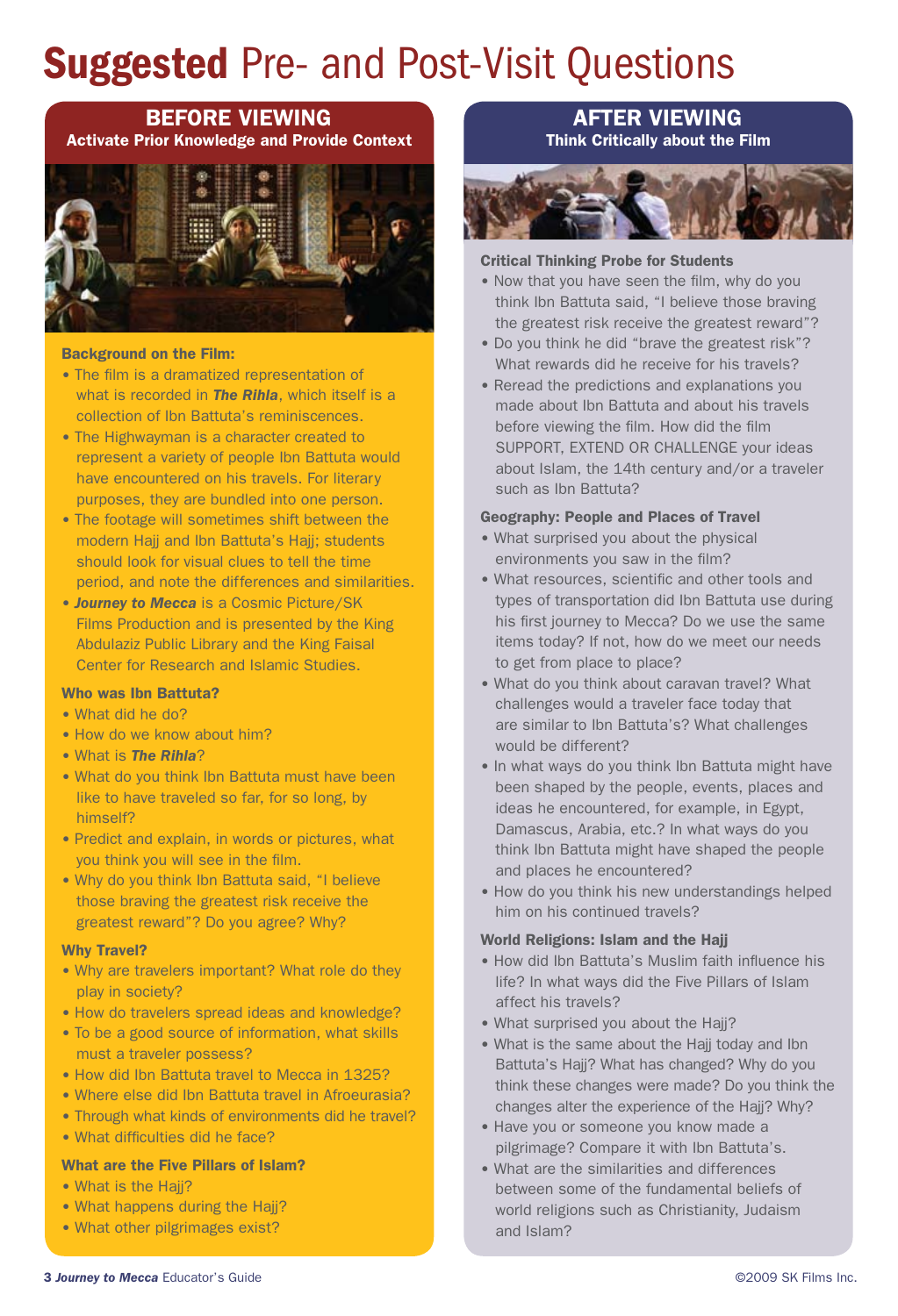### Glossary of Terms

Abraham – An important early prophet accepted by Judaism, Christianity and Islam.

**Astrolabe** – A historical navigational instrument used by explorers to determine direction by the placement of the sun, moon and planets.

**Bedouin** – An Arab belonging to any of the nomadic tribes of the Arabian, Syrian, Nubian or Sahara deserts.

**Common Era (C.E.)** – The period beginning with the year traditionally considered the birth of Jesus. Also "Current Era" or "Christian Era." This notation is preferred by non-Christians to "A.D.," or "Anno Domini."

**Dar al-Islam** – Lands governed according to the laws of Islam. Literally translated it means "the home of Islam."

**Five Pillars of Islam** – The Five Pillars consist of five ritual duties: Shahadah - the confession of faith; Salat - prayer; Sawm Ramadan the fast of the month of Ramadan; Zakat - alms-giving; and Hajj - the pilgrimage to Mecca.

Hajj – The pilgrimage to Mecca and the fifth pillar of Islam. In 628 C.E., the Prophet Muhammad set out on a journey to Mecca — the first Hajj — with 1,400 of his followers. Today, around 3 million perform the Hajj each year.

Hospitality - Friendly reception of guests or strangers.

**Islam** – The religious faith of Muslims who believe that there is but one God and that God revealed the Qu'ran to the Prophet Muhammad. The Arabic word for God is Allah. Islam began in Arabia and is the second largest religion in the world, with more than 1 billion followers.

Ka'bah – The holiest site of Islam, regarded by Muslims as the House of God built by the Prophet Abraham. It is a cube-shaped structure located within the mosque at Mecca. Pilgrims performing the Hajj circle the Ka'bah, and Muslims all over the world face toward the Ka'bah during prayer.

**Mamluks** – Captured as non-Muslim boys by Muslim rulers in various parts of the Dar al-Islam, the mamluks were brought up to be Muslim soldiers. Eventually, they seized power for themselves in some areas, including Egypt, during the time of Ibn Battuta's travels.

Mecca – A city in Saudi Arabia that is home to the Ka'bah, the holiest site in Islam and the destination of the Hajj.

Medina – The city in Saudi Arabia where Muhammad is buried. Many pilgrims visit the mosque here after completing the Hajj.

**Mosque** – A building that is dedicated to Muslim worship.

Muhammad – (c. 570–632 C.E.) Muhammad is a central human figure in Islam, revered as a prophet who communicated with God and recorded Islam's holiest book, the Qu'ran, regarded by Muslims as the word of God.

Mutawwifs - Guides for the Hajj. They are called muallims in India.

Navigation – The science of finding one's way.

**Pilgrimage** – A journey made for spiritual reasons, often to a place of special religious significance.

Primary Source - Primary sources are documents or objects that have survived from the time under study, such as letters or articles of clothing, which give an insider's perspective on the period.

Rihla – A "travelogue" that combines geographical and social information about one's journey or journeys to Mecca. Ibn Battuta's rihla is 1,000 pages long.

**Samoom** – A desert sandstorm in which strong winds carry sand and dust clouds, greatly reducing visibility.

Secondary Source – Secondary sources interpret and analyze primary sources; they are one or more steps removed from the event. Examples include textbooks and encyclopedias.

Astrolabe

Pilgrimage

Ka'bah

Samoom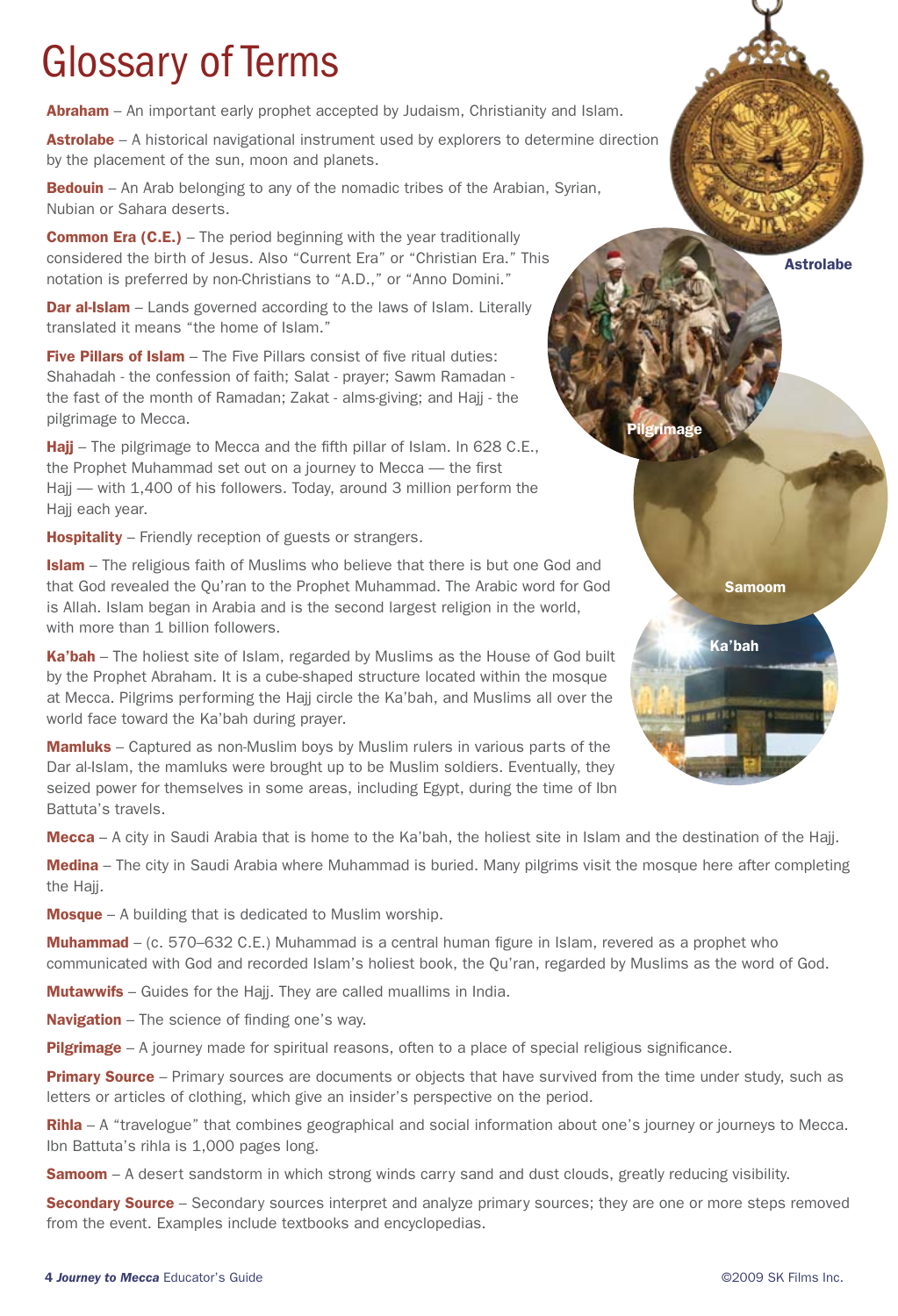## 'Journey to Mecca' Map Learning Game

Students will use clues to identify places from Ibn Battuta's first Hajj, answering in the form of a question. Using the re-created al-Idrisi map and a modern map of North Africa and the Middle East, have students find the places from Ibn Battuta's Hajj on the map.



Artistic rendering of a section of the 1154 world map by Arabic cartographer Muhammad al-Idrisi (not to scale), noting route of Ibn Battuta's first journey to Mecca.

#### Guiding Questions for Students:

- 1. Ibn Battuta leaves this city, which is his seaside birthplace and is situated on the western boundary of the known world. (Where is Tangier?)
- 2. Ibn Battuta has to single-handedly cross this stark and beautiful Moroccan mountain range on horseback. (Where are the Atlas Mountains?)
- 3. With the help of a trusted guide, the Highwayman, Ibn Battuta crosses this, the most difficult terrain in the world. (Where is The Great [Saharan] Desert?)
- 4. After many months in the desert, Ibn Battuta luxuriates in a sailing voyage down this body of water, amazed at the rich trading and cultural life of the people. (Where is The Nile [River]?)
- 5. He explores the hospitals, universities and mosques of this city, the largest in the West – noting that rich and poor are treated alike. He refers to it as the "Mother of all cities." (Where is Cairo?)
- 6. He visits this body of water, hoping to set sail for the port of Jeddah. (Where is The Red Sea?)
- 7. Ibn Battuta describes this city, the "Paradise of the Orient," as the most beautiful city in the world, lush and with splendid markets (souks). Also, the starting point of the Great Caravan to Mecca. (Where is **Damascus**?)
- 8. Ibn Battuta is determined to reach these venerable sanctuaries that attract pilgrims from all corners of the Islamic world. (Where are Medina and Mecca?)



Re-creation of 1154 world map by Arabic cartographer Muhammad al-Idrisi.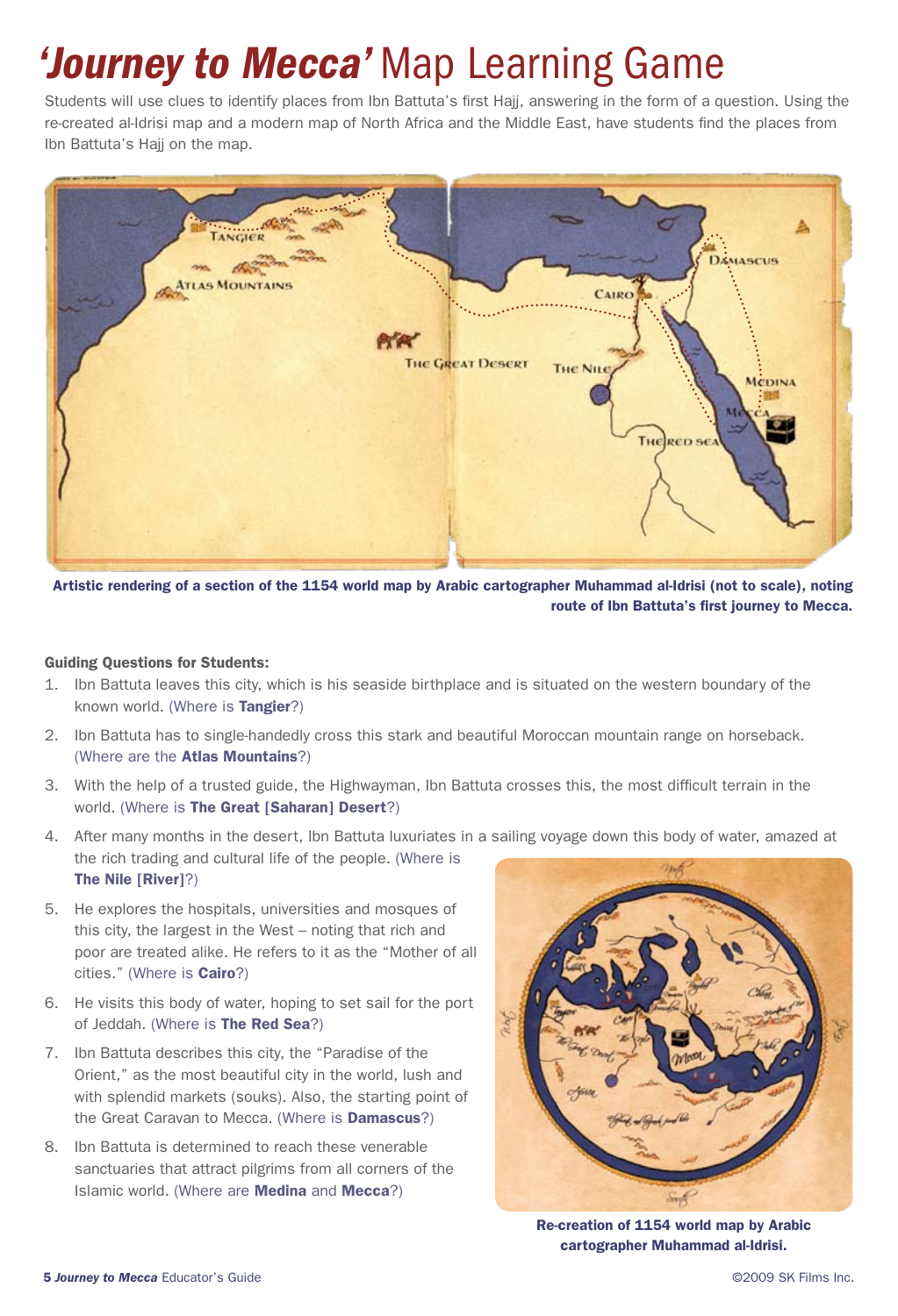### **Timeline:** The World in the 14th Century

### Middle East & Africa

| 1304 Ibn Battuta is born in Tangier.                                                                     |
|----------------------------------------------------------------------------------------------------------|
| <b>1324</b> Emperor of Mali, Mansa Musa, goes on<br>a 3,500-mile pilgrimage to Mecca.                    |
| <b>1325</b> Ibn Battuta begins his pilgrimage<br>to Mecca.                                               |
| <b>1327</b> Ibn Battuta travels through Persia.                                                          |
| <b>1331</b> Ibn Battuta travels Africa's east coast.                                                     |
| 1333 Ibn Battuta visits Anatolia.                                                                        |
| c. 1350 Swahili kingdoms of eastern Africa rise<br>to prominence as major trade and<br>cultural centers. |
| <b>1350</b> Ibn Battuta travels to Al-Andalus (Spain)<br>and through Morocco.                            |

1351-3 Ibn Battuta travels through the Sahara Desert and moves on to Mali.

#### 1368

or 1369 Ibn Battuta dies; he is believed to be buried in Tangier.

### Europe

- c. 1308 Dante Alighieri begins writing the *Divine Comedy.*
	- 1309 Beginning of the Avignon Papacy (to 1377) during which the central government of the Roman Catholic Church was located in France.
	- 1324 The Venetian world traveler Marco Polo dies.
	- 1334 The Alhambra palace is completed in Granada, Spain.
	- 1337 Edward III, believing himself rightful ruler of France, declares himself King of France, setting off the Hundred Years' War.
	- 1378 The Great Schism begins. Rival popes in Rome and Avignon, France, fight for control of Roman Catholic Church until 1417.
	- 1382 John Wycliffe translates the Bible into vernacular English.

### Asia & South Asia

- 1299 Osman I establishes Ottoman dynasty; the empire spreads across Asia, northern Africa and eastern Europe.
- 1320 Tughluq dynasty founded by Ghiyas al-Din Tughluq in Delhi, India.
- 1330s The Black Death (bubonic plague) originates in Asia, spreading along trade routes through Asia, Europe and North Africa. Millions die worldwide.
- 1334 Ibn Battuta is appointed qadi, or judge, of Delhi by Sultan Muhammad Tughluq.
- 1336 Hindu rebellion against Muslim rule in India leads Harihara I to found Hindu kingdom Vijayanagar.
- c. 1340 Rebellions in Yuan, China, result in foundation of Ming Dynasty in 1368.
- 1345-46 Ibn Buttata visits Southeast Asia and China.
	- 1398 Timur-i Lang (Tamerlane), a Muslim conqueror of Mongol descent, invades India and pillages Delhi.

### The Americas

- c. 1300 After 1,500 years, the Anasazi abandon their cliff dwellings at Mesa Verde (in modern Arizona).
- c. 1315 Beginning of the Great Famine period across the Northern Hemisphere. A significant cooling called the Little Ice Age causes widespread crop failures.
- c. 1325 Mexica tribes establish Tenochtitlán on Lake Texcoco in what is now Mexico. The Mexica are also known as the Aztec.
- c. 1350 Cahokia, the largest city of the Mississippian culture in North America, is abandoned for unknown reasons. Most Native American societies exist as seminomadic, limited agrarian communities.
- c. 1400 The Kingdom of Chimor is the dominant political, cultural and economic power in what is now the Peruvian highlands and will be absorbed by the Inca after 1450. Chan Chan, the capital city, covers 24 square miles.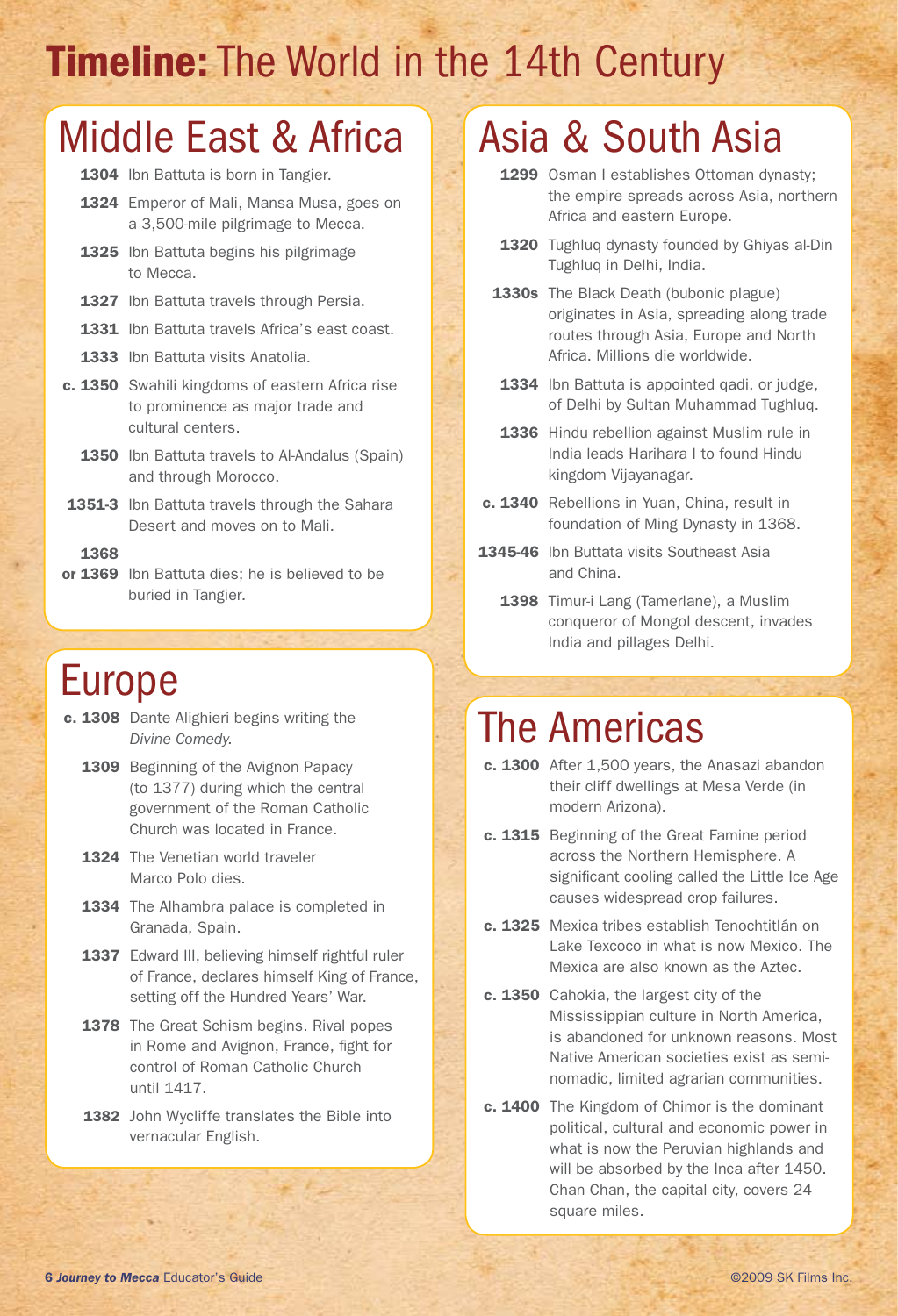# The Hajj and Other World Religious Pilgrimages

The Hajj is the pilgrimage to Mecca, the birthplace of Islam, located on the west coast of Saudi Arabia near the Red Sea. It is the religious duty of all adults who are financially and physically able to perform the Hajj — one of the Five Pillars of Islam — at least once in their lifetimes. This weeklong event occurs during the Muslim month of Dhu al-Hijjah, the 12th month of the Islamic lunar calendar. The pilgrimage commemorates the trials of Abraham and his family. Abraham is a prophet to Christians, Jews and Muslims alike.

Ibn Battuta's world travels begin with his departure from his Moroccan home in 1325. As he recalls in *The Rihla,* "My departure from Tangier, my birthplace, took place … with the intention of making the pilgrimage to the Holy House (at Mecca) and the Tomb of the Prophet (at Medina) … swayed by an overmastering impulse within me and a long cherished desire to visit these glorious sanctuaries."

Today, the annual Hajj attracts about 3 million Muslims of every ethnic group, color, social status and culture to the holy sites at Mecca.

#### Pilgrimages associated with some of the other world religions Buddhism

• Gautama Buddha encouraged his followers to make pilgrimages to four important places from his life: where he was born (Lumbini), where he became Enlightened (Bodh Gaya), where he delivered his first teaching (Sarnath, formerly Isipathana), and where he died (Kusinara, now Kusinagar), thus completely released from suffering and rebirth. These sites are in modern India and Nepal.

#### **Christianity**

- Some Christians make pilgrimages to the Holy Land to visit sites connected with the birth, life, crucifixion and resurrection of Jesus.
- Others may visit shrines associated with saints such as Croagh Patrick in Ireland or El Camino de Santiago de Compostela in Spain.

#### Hinduism

- Hindus believe pilgrimages release the soul from the cycle of rebirth.
- There are four primary holy pilgrimage destinations for the Hindus in the Indian Himalayas: Yamunotri, Gangotri, Kedarnath and Badrinath. Besides these, there are several other regional pilgrimages.

#### Judaism

• The Western Wall in Jerusalem is an important religious site for Jews. It is all that remains of The Temple after its second destruction in 70 C.E.

#### In Secular Contexts

- Americans sometimes make trips to sites that hold significance for their culture, like Civil War battlegrounds.
- Communists encouraged pilgrimages to the mausoleums of Lenin and Mao Zedong and the birthplace of Karl Marx.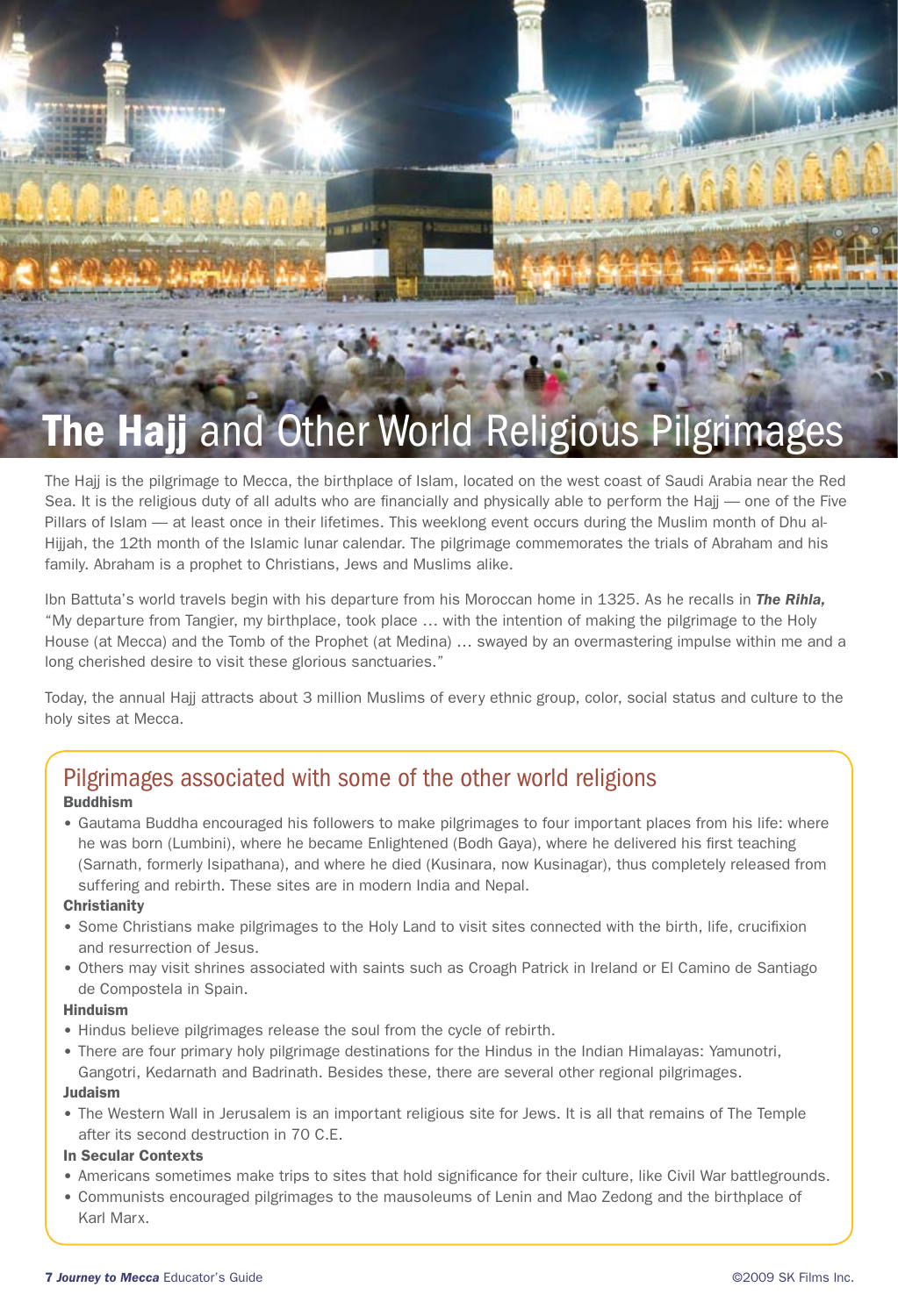### Similarities and Differences of Two Famous World Travelers: Marco Polo and Ibn Battuta

### Marco Polo

- $\bullet$  1254-1324 C.F.
- Born in Venice
- From moderately wealthy merchant family
- Father and uncle were travelers
- Traveled to trade; estimated distance of 25,000 miles
- Claimed to have worked for foreign government (China)
- **Published** *II Milione* (*The Million or The Travels of Marco Polo*)
- Travelogue written with aid of a court secretary, Rustichello da Pisa

### Guiding Questions: Travel Accounts as Primary Sources

Examine and analyze text from the travel accounts of Marco Polo and Ibn Battuta and answer the following questions:

- Who do you think were the intended audiences for these travelogues? What kinds of information would be included in order to fulfill this audience's needs?
- Can these accounts be trusted? Why would they have reason to stretch the truth? What evidence do you find where Ibn Battuta or Marco Polo stick to the facts or where opinions seep in?
- If less than accurate, does that minimize the value for historians?
- What criteria or guidelines would you establish to assess the reliability of primary sources?

### Ibn Battuta

- 1304-1368 or 1369 C.E.
- Born in Tangier
- A law student and Islamic scholar
- Traveled for religious reasons, to learn and for enjoyment; estimated distance of 75,000 miles, much farther than Marco Polo
- Worked for foreign government (India)
- Visited China
- Published **The Rihla**
- Travelogue written with aid of court secretary and scholar, Ibn Juzayy

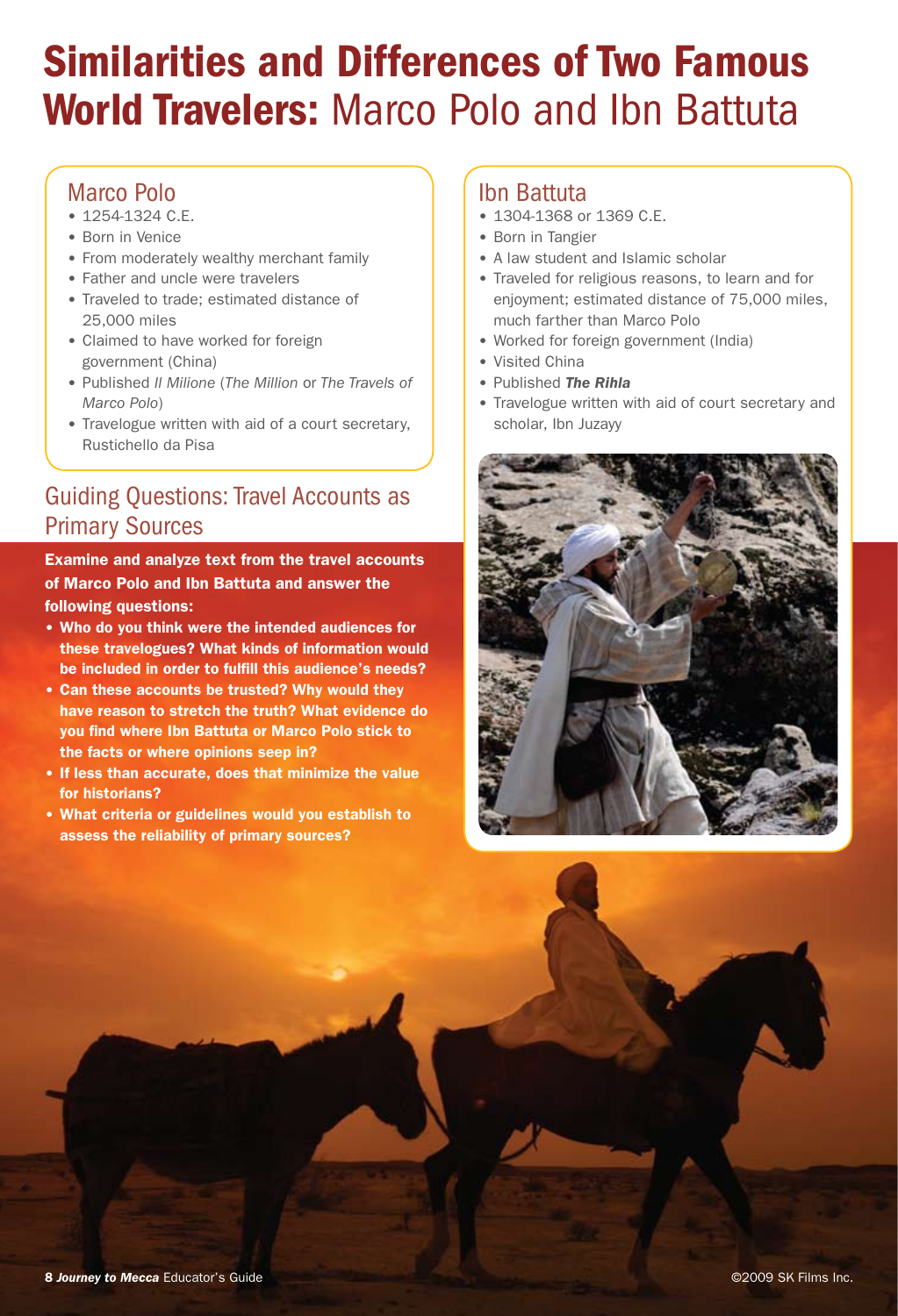

#### **HISTORY**

- The student understands the cultures and historical developments of selected societies in such places as Africa, the Americas, Asia and Europe. (National Standards in History, K-4, 7A)
- The student understands great world movements of people now and long ago. (National Standards in History, K-4, 7B)
- The student understands how pastoral migrations and religious reform movements between the 11th and 13th centuries contributed to the rise of new states and the expansion of Islam. (National Standards in History, 5-12, Era 5, 1C)
- $\bullet$  The student understands how interregional communication and trade led to intensified cultural exchanges among diverse peoples of Eurasia and Africa. (National Standards in History, 5-12, Era 5, 1D)
- The student understands major global trends from 1000 to 1500 C.E. (National Standards in History, 5-12, Era 5, 7A)

#### HISTORICAL THINKING

- The student thinks chronologically. (National Standards for Historical Thinking, K-12, 1)
- The student comprehends a variety of historical sources. (National Standards for Historical Thinking, K-12, 2)
- The student engages in historical analysis and interpretation. (National Standards for Historical Thinking, K-12, 3)
- The student conducts historical research. (National Standards for Historical Thinking, K-12, 4)

#### **GEOGRAPHY**

- Students will understand the physical and human characteristics of places. (National Standards in Geography, K-12, 4)
- Students will understand how culture and experience influence people's perception of places and regions. (National Standards in Geography, K-12, 6)
- Students will understand the characteristics, distributions and complexity of Earth's cultural mosaics. (National Standards in Geography, K-12, 10)
- Students will understand how physical systems affect human systems. (National Standards in Geography, K-12, 15)
- Students will understand how to apply geography to interpret the past. (National Standards in Geography, K-12, 17)

"In the Unites States, virtually all high school and college world history text books introduce Ibn Battuta, who has been rightly celebrated as the greatest traveler of premodern times."

Ross E. Dunn. *The Adventures of Ibn Battuta: A Muslim Traveler of the 14th Century.*

#### **SCIENCE**

- Students develop an understanding of objects in the sky. (National Standards in Science, K-4, 4)
- Students develop an understanding of changes in the Earth and sky. (National Standards in Science, K-4, 4)
- Students develop an understanding of the history of science. (National Standards in Science, 5-12, 7)
- Students develop an understanding of science and technology in local, national and global challenges. (National Standards in Science, 9-12, 6)
- Students develop an understanding of science as a human endeavor. (National Standards in Science, K-12, 7)

#### ENGLISH LANGUAGE ARTS

- Students read a wide range of literature from many periods in many genres to build an understanding of the many dimensions (e.g., philosophical, ethical, aesthetic) of human experience. (National Standards in English Language Arts, K-12, 2)
- Students conduct research on issues and interests by generating ideas and questions, and by posing problems. They gather, evaluate and synthesize data from a variety of sources (e.g., print and nonprint texts, artifacts, people) to communicate their discoveries in ways that suit their purpose and audience. (National Standards in English Language Arts, K-12, 7)

**Sources:** National Center for History in the Schools; National Council for Geographic Education; International Reading Association; National Council of Teachers of English; National Committee on Science Education Standards and Assessment of the National Research Council.

#### (For USA, Kindergarten-Grade 12)